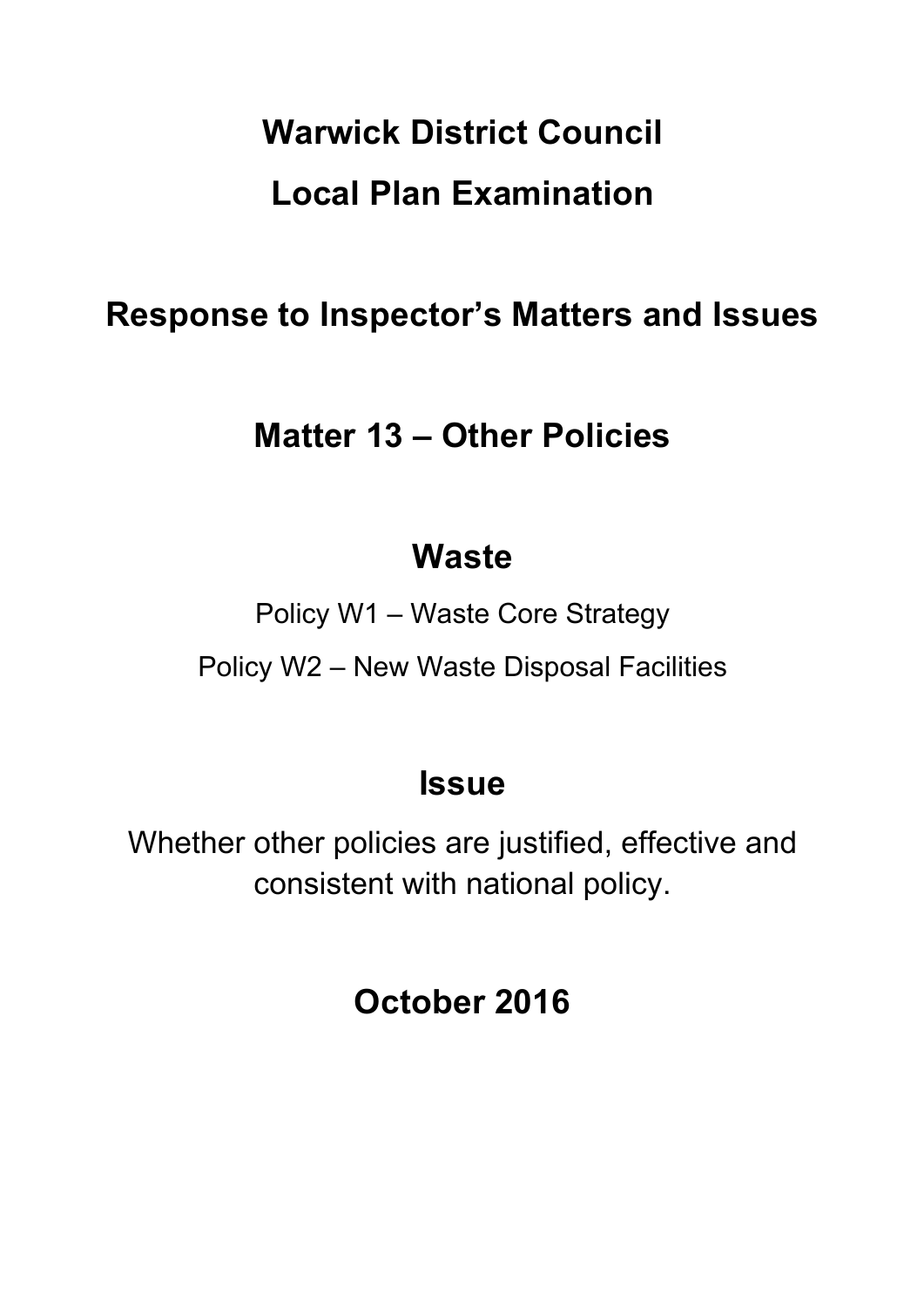#### **Policy W1 Waste Core Strategy**

#### **1. What is the basis for the policy? What is it seeking to achieve?**

- a) The policy seeks to ensure that whilst not repeating the policies within the Waste Core Strategy which is produced by Warwickshire County Council as the waste authority, a waste management plan accompanies planning applications for any development of one house or commercial unit or more. Specifically such a plan will be expected to demonstrate where space is allocated to store recycling facilities. This is to encourage recycling of materials in line with the Warwick Waste Partnership's policy on recycling and to prevent the occurrence of receptacles for recycling being kept on house/business frontages which presents an unsightly street scene.
- b) Warwick District Council doesn't have a specific recycling target itself, but is part of the Warwickshire Waste Partnership (made up of Warwickshire County Council and neighbouring district/borough councils in Warwickshire) which has an aspirational recycling/composting target of 65% by 2020 and a target of reducing residual waste (domestic refuse) to 311kg per household per year also by 2020.
- c) The policy is required in addition to the County Council's Core Strategy as it makes provision for those occasions where development is not accordance with that strategy as 'material considerations indicate otherwise'. This allows the Council to deal with such occurrences. It is restricted to recycling facilities as this is what is required by the Waste Core Strategy.
- d) Additionally, the policy assists in delivery of the Government requirement that 'from January 2015, local authorities will need to collect waste paper, metal plastic or glass by way of separate collection' (UK Waste Regulations, 2015) . In order to meet this requirement, separate storage facilities for recycling are necessary.
- **2. How does the policy relate to the evidence base?**
- a) Warwickshire County Council as the waste authority publish the Waste Core Strategy (2013) and Warwickshire Waste Partnership Waste Management Statistics (latest 2012/13) which provide the background information on which to base these Local Plan policies

#### **3. Is the policy sufficiently clear? Will it provide sufficient guidance for decision making?**

a) The policy is clear in that it outlines what is expected of developers when submitting planning applications for the requisite number of units. It allows the decision maker to take each site and assess it on its merits in terms of waste management

#### **4. How will the policy be implemented? Is this clear?**

a) The policy will be implemented when a planning application is made for one or more dwelling or commercial unit. This is specifically detailed in the policy and therefore clear.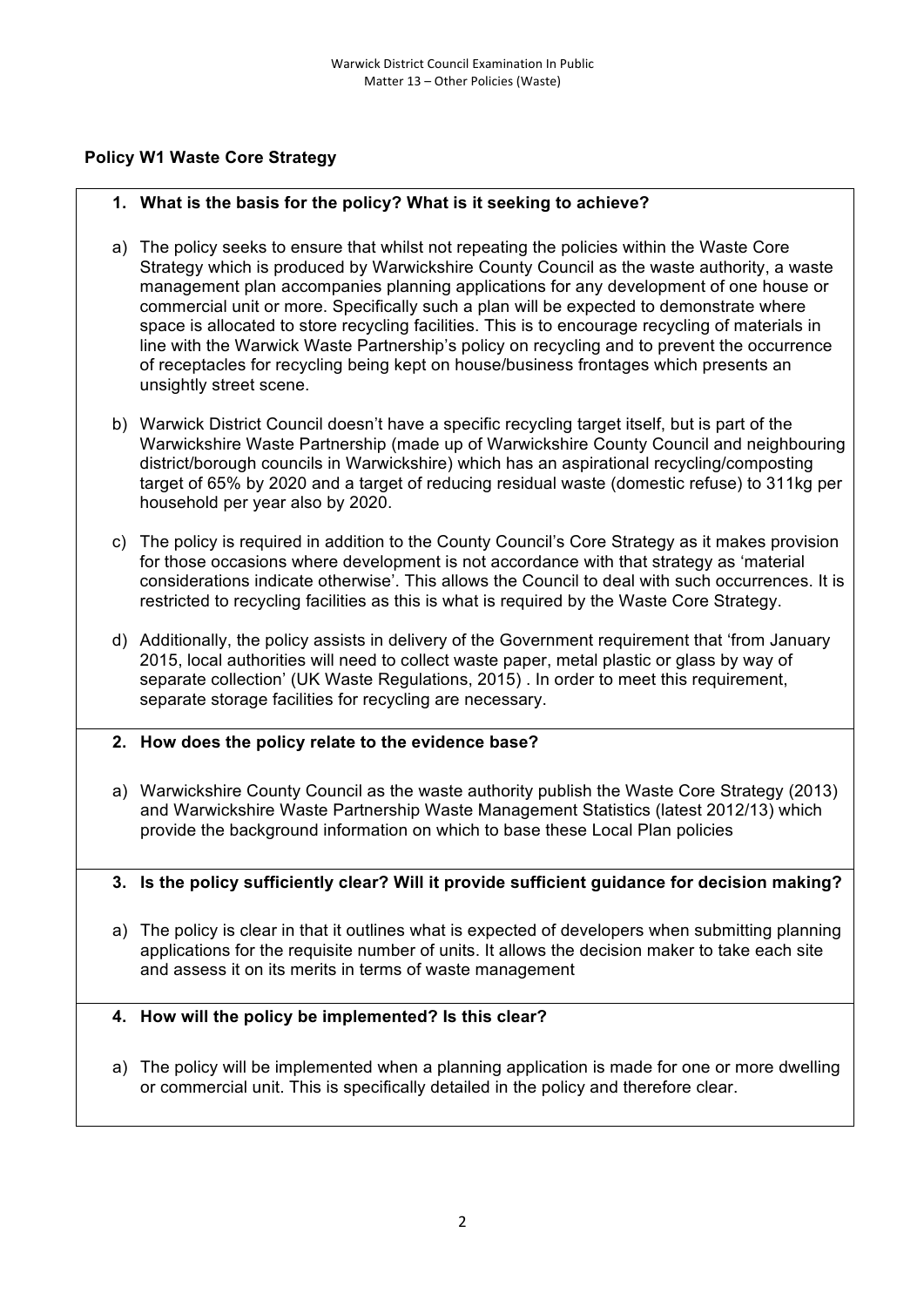#### **5. How does the policy relate to national policy? How is it consistent? Are there any inconsistencies?**

a) The NPPF does not contain specific waste policies as it was intended that national waste planning policy would be published as part of the 'National Waste Management Plan for England'. This document was very much based on the former Planning Policy Statement 10 (PPS10). It outlines the need for waste planning authorities to work together and to identify the local waste plans sites and areas for new or enhanced facilities and is working at a far more strategic level than the Local Plan. There are therefore no polices that specifically outline what is expected of developers of sites when looking at submitting planning applications. It is the District Council working with the County Council who have agreed this at a local level. There are therefore no inconsistencies with national policy.

#### **6. In overall terms is the policy justified, effective and consistent with national policy?**

a) There is a lack at national level of policy which can be adopted more locally and at a detailed level. This represents an opportunity for the local waste authority and district council to deal with the topic through their own locally agreed policies. This justifies the inclusion of the policy.

#### . **Policy W2 New Waste Disposal Facilities**

- **1. What is the basis for the policy? What is it seeking to achieve?**
- *a)* The Waste Core Strategy for Warwickshire, states in its vision that, *'By the end of the plan period in 2028, Warwickshire will have delivered equivalent self sufficiency in its waste management capacity, having met its identified treatment gap and enabled the development of a range of sustainable waste facilities in the most sustainable locations. Development will have been focused within and around the main primary centres of waste arisings of the major towns of Warwick, Leamington, Nuneaton, Bedworth, Kenilworth, Stratford and Rugby and in the most sustainable secondary locations of Atherstone, Coleshill and Southam. Cross boundary waste management links, especially those with the sub-region, will continue to be recognised.'*
- b) The County Council has indicated that it currently has no need for extended or a new waste facility in this district. Should the need arise however, this policy ensures that the District Council will co-operate with the County Council in finding a suitable, sustainable location for such a facility to serve an area which the County Council as waste authority sees fit to service. It commits the District Council in this regard.
- 2. **How does the policy relate to the evidence base?**
- a) Warwickshire County Council as the waste authority publishes the Waste Core Strategy (2013) and Warwickshire Waste Partnership Waste Management Statistics (latest 2012/13)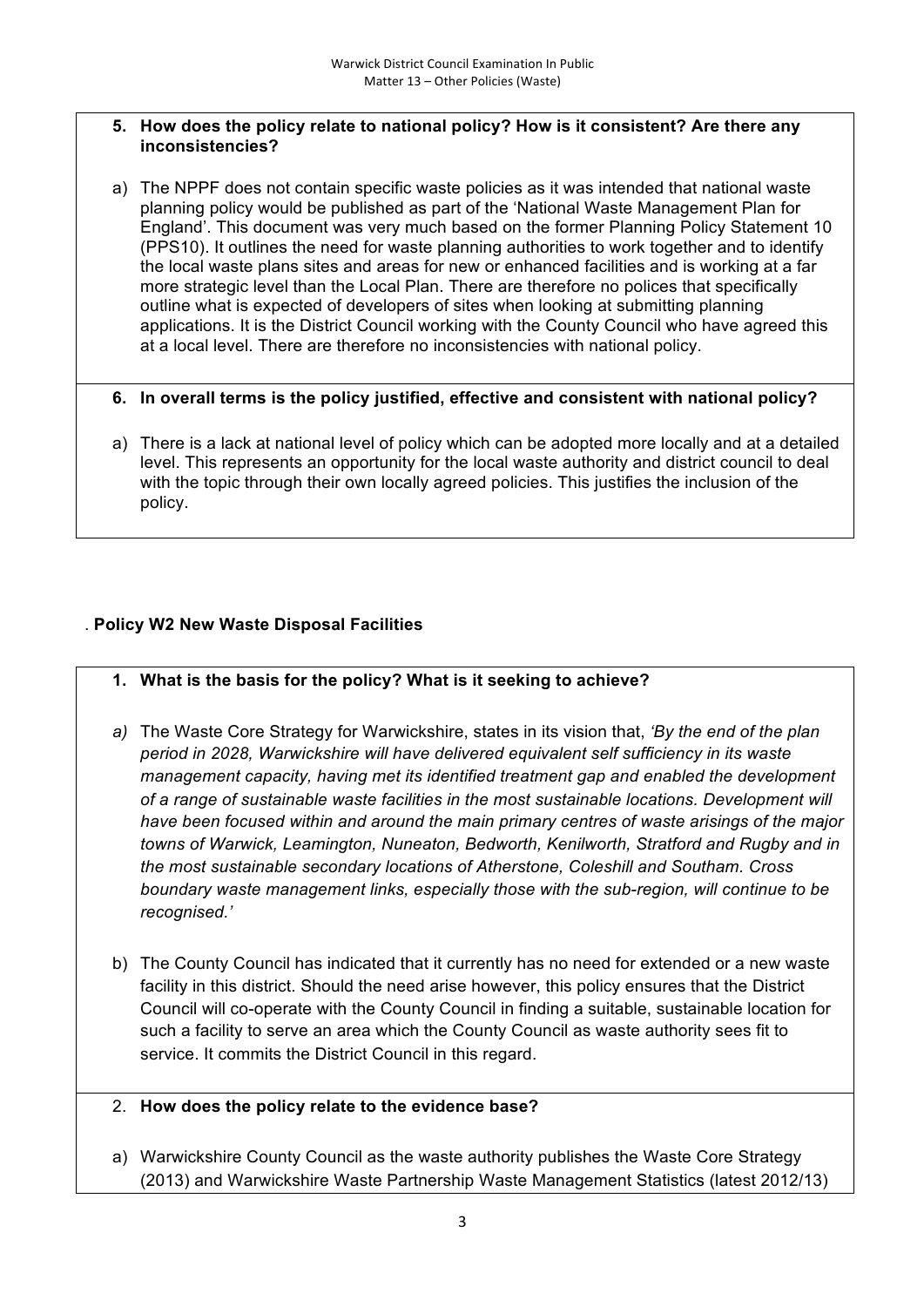which provide the background information on which to base these Local Plan policies.

- b) The Waste Core Strategy identified the most suitable areas for the processing and/or disposal of waste.
- 3. **Is the policy sufficiently clear? Will it provide sufficient guidance for decision making?**
- a) The policy clearly sets out its commitment to providing either extended facilities on an existing site or to finding a site for a new facility within or close to the edge of the main towns, as specified in the Waste Core Strategy.
- b) It provides guidance for decision making by stating the areas to be considered; i.e. on an existing site or in the case of a new facility, on previously developed land or industrial site within or close to the edge of the three main towns of Royal Leamington Spa, Warwick and Kenilworth.
- c) This is specific enough to guide the decision maker whilst still allowing flexibility with regard to the exact siting to ensure the most sustainable, suitable and deliverable location with minimum disruption to existing adjacent land uses
- **4. How will the policy be implemented? Is this clear?**
- a) The policy will only be implemented if the waste authority identifies a need for extended or new facilities. In that situation, the policy makes it clear what the criteria are for deciding where those facilities should be
- **5. How does the policy relate to national policy? How is it consistent? Are there any inconsistencies?**
- a) The national policy in the 'Waste Management Plan for England', Dec 2013, states that '*Under the national policy approach waste planning authorities should identify in their local waste plans sites and areas suitable of new or enhanced facilities for the waste management needs of their area*.' In implementing this policy the Government acknowledges the '*importance of close co-operation between waste planning authorities'*.
- b) In terms of location, the national policy (National Planning Policy for Waste, 2014) states that '*in deciding which sites and areas to identify for such facilities, waste planning authorities*  should assess their suitability against the criteria set out in the policy'. Planning Practice Guidance suggests the issues that are likely to influence the choice of suitable sites (para.037 ref ID:28-037-20141016). The County Council has outlined in the Waste Core Strategy where these locations are locally and this is why they are included in the Local Plan policy as a committed approach. The policy is therefore consistent with national and local policies.